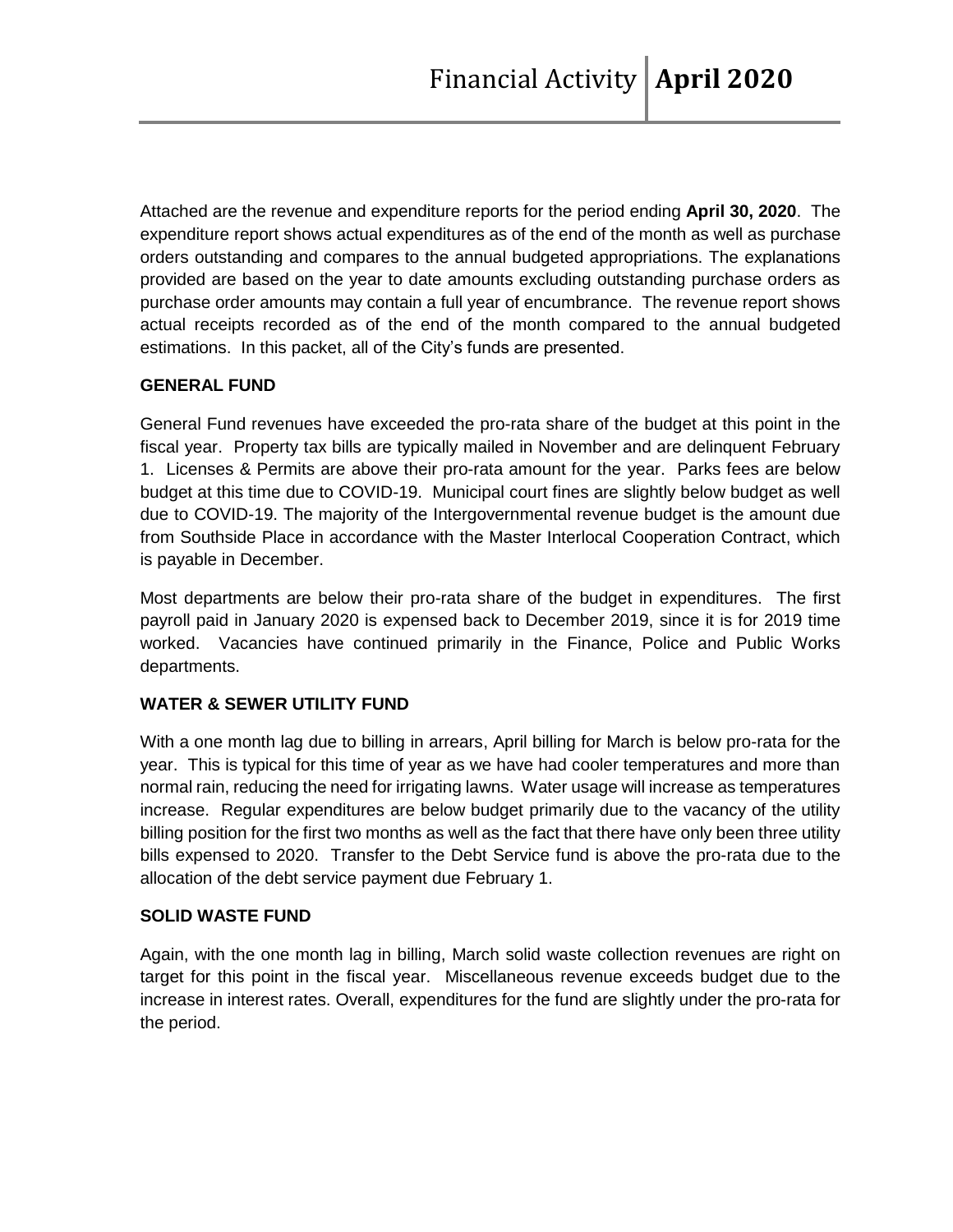# **TECHNOLOGY MANAGEMENT FUND**

Technology is integral to the City's ability to provide efficient and necessary services to the citizens. The Technology Management Fund was created to centralize those expenditures, consolidate the management of the resources needed to maintain existing systems and to deploy new solutions.

Revenues are as expected for the current period. Expenditures are above the norm for the period due to many annual maintenance contract payments that were expensed in January as well as the annual radio subscription payment to the City of Houston and the website redesign.

### **VEHICLE REPLACEMENT FUND**

The Vehicle Replacement Fund finances the purchase of vehicles routinely used in providing City services. Each department makes contributions to the fund based on the estimated life and replacement cost of the vehicles it uses. The fund purchases vehicles when a combination of age and repair cost indicates the machine or vehicle has reached the end of its service life; therefore, the expenditures patterns do not follow the pro-rata model. To date, a high water vehicle and a new fire engine have been purchased.

### **ASSET REPLACEMENT FUND**

The Asset Replacement Fund (formerly known as the Equipment Replacement Fund) finances the purchase of assets routinely used in providing City services. The fund operates in the same manner as the Vehicle Replacement Fund in that each department makes contributions to the fund based on the estimated life and replacement cost of the equipment it uses. The fund purchases equipment when a combination of age and repair cost indicates the equipment has reached the end of its service life; therefore, the expenditures patterns do not follow the pro-rata model. Due to higher than normal interest rates prior to COVID-19, the fund is above budget in the revenues. Expenditures to date have been for the Colonial Park pool resurfacing project as well as a deposit for new pool furniture at Colonial Park pool.

### **EMPLOYEE BENEFIT FUND**

The Employee Benefit Fund facilitates accounting and oversight for the cost of healthcare, worker's compensation, dental plans, and other benefits. May insurance premiums were paid at the end of April. Employer contributions to the HSA accounts are made twice a year, January and July. Miscellaneous revenue exceeds budget due to the increase in interest rates prior to COVID-19.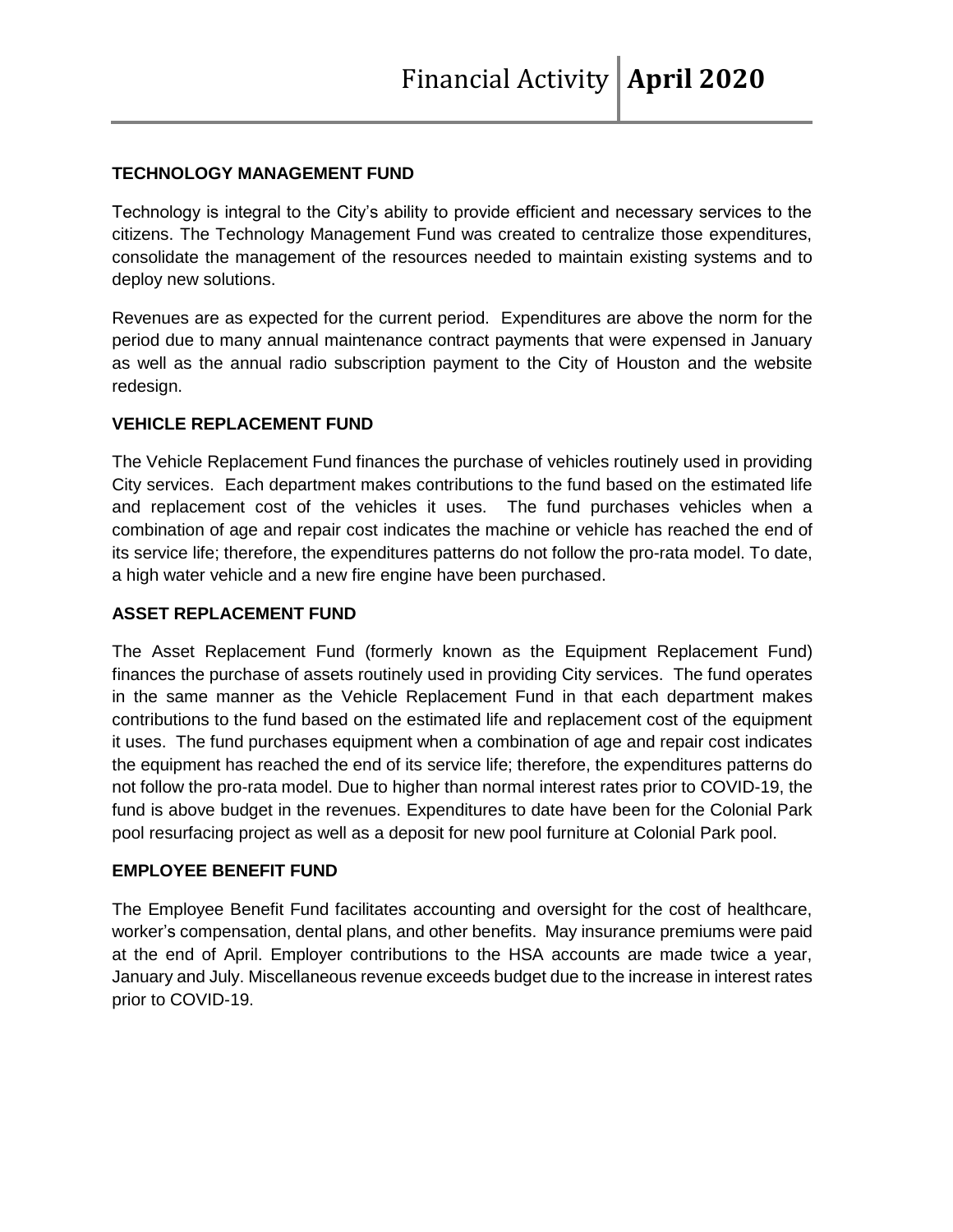#### **HUMAN RESOURCES SERVICES FUND**

The Human Resources Fund was created in 2020 to break out the non-medical related expenses from the Employee Benefit Fund. The General Fund contributes all funds needed for this fund. Examples of some of the expenses are hiring and recruiting, tuition reimbursement, and incentive/awards. Expenditures patterns in this fund will not follow the pro-rata model.

#### **DEBT SERVICE FUND**

The Debt Service Fund is established by ordinances authorizing the issuance of General Obligation Bonds and Certificates of Obligation. The City uses debt financing to fund large capital investments. Streets, drainage, water and wastewater systems are all constructed with borrowed funds. Property tax dollars do not finance all of the City's bonded debt service. The Water and Sewer Fund also provides funds to repay debt associated with water infrastructure projects. Funding the 2020 debt service payments requires an ad valorem tax rate of \$0.11952 per \$100 of assessed value in tax year 2020, a decrease of \$0.00451 per \$100. Debt Service payments are due semi-annually on February 1 and August 1. Principal and interest is due February 1 and interest only is due August 1. The payment of the bond principal and interest made on January 29th is what caused the expenditures to be above the pro-rata for this period.

### **CAPITAL PROJECT FUNDS**

Capital Project Funds are used to account for the purchase or construction of equipment, property, and buildings. West University Place has 4 active capital project funds. They are the Capital Project, 2019 Certificates of Obligation, Transportation Improvement, and Water & Sewer Capital Funds. Again, earnings on investments revenue is above budget due to the increased interest rates prior to COVID-19. Expenses incurred to date in 2020 are for the traffic study, city-wide condition and security assessment, Virtual Gate, Buffalo Speedway Drainage, Buffalo Speedway Roadway, City Wide Drainage Study, WWTP Inflow & Infiltration, Reclamation Feasibility Study, Water System Chlorimination upgrades, and the Lift Station Lining.

#### **SPECIAL REVENUE FUNDS**

Special Revenue Funds are created to account for the proceeds from specific revenue sources that are restricted to expenditures for specific purposes. The City has 10 active Special Revenue Funds in 2020. Not all expenditures can be anticipated enough to include in the original budgeting process. Budget amendments for 2020, if necessary, will be made at year end to reconcile any affected accounts. The large expenditures to date are for the Colonial Pool Park improvement project, true bounce basketball system, deposit for new pool furniture, and the annual tree trust planting.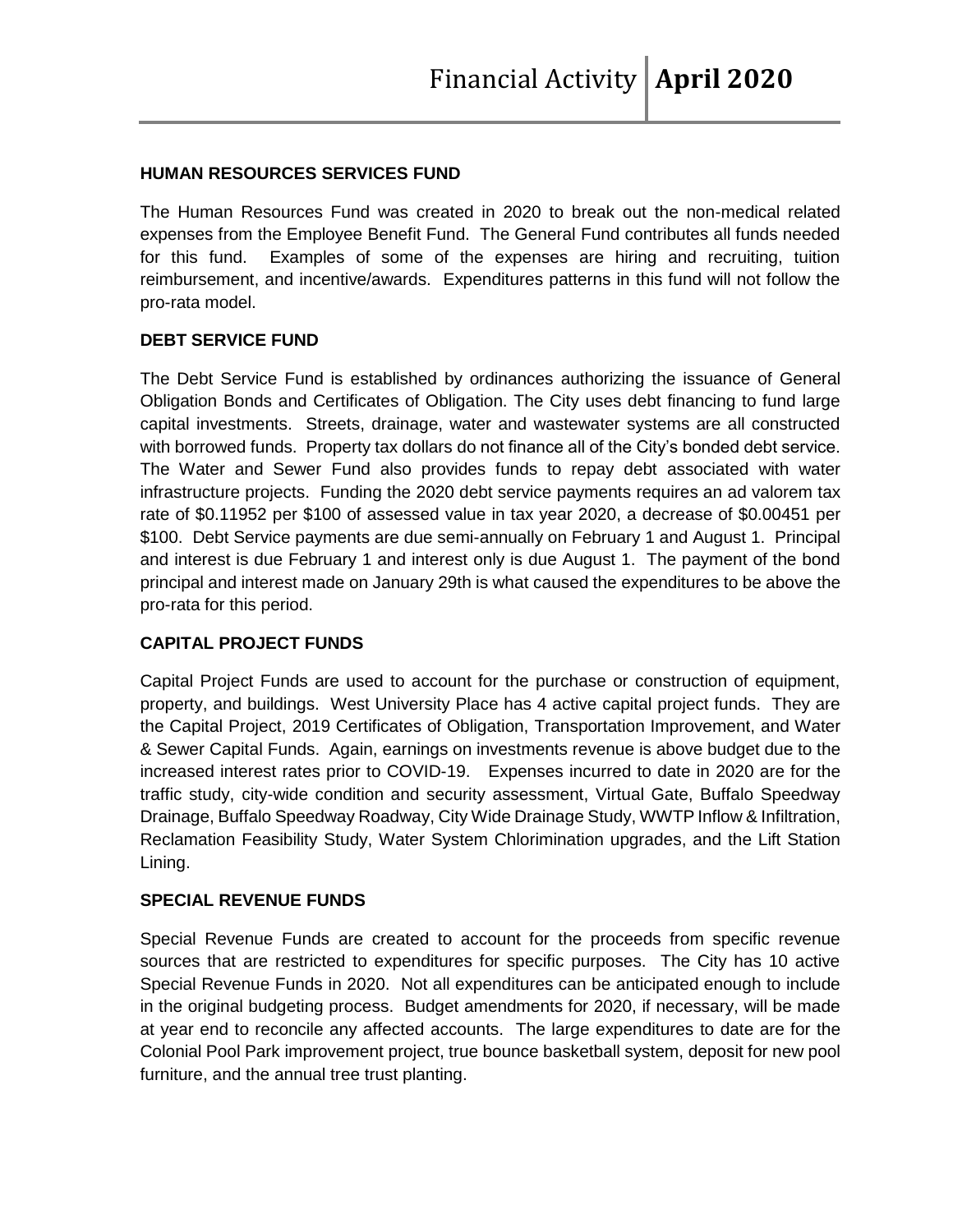#### **City of West University Place GENERAL FUND April 30, 2020**

|                                  | Original<br><b>Budget</b> | Amended<br><b>Budget</b> | <b>YTD Actual</b> | Outstanding<br><b>Purchase</b><br><b>Order Amount</b> | Amount<br>Remaining | <b>YTD Actual</b><br>as a % of<br><b>Budget</b> | Outstanding<br>Purchase<br>Orders as a %<br>of Budget |
|----------------------------------|---------------------------|--------------------------|-------------------|-------------------------------------------------------|---------------------|-------------------------------------------------|-------------------------------------------------------|
| <b>REVENUES</b>                  |                           |                          |                   |                                                       |                     |                                                 |                                                       |
| Taxes                            | 14,530,448.00             | 14,530,448.00            | 9,060,043.23      | $\overline{\phantom{a}}$                              | 5,470,404.77        | 62.35%                                          | 62.35%                                                |
| Licenses & Permits               | 574,000.00                | 574,000.00               | 208,055.83        |                                                       | 365,944.17          | 36.25%                                          | 36.25%                                                |
| Fines & Forfeitures              | 206.400.00                | 206.400.00               | 62,947.45         | $\overline{\phantom{a}}$                              | 143.452.55          | 30.50%                                          | 30.50%                                                |
| <b>Charges for Services</b>      | 3,457,000.00              | 3,457,000.00             | 764,711.68        | $\overline{\phantom{a}}$                              | 2,692,288.32        | 22.12%                                          | 22.12%                                                |
| <b>Miscellaneous</b>             | 380.700.00                | 380.700.00               | 77,097.47         |                                                       | 303,602.53          | 20.25%                                          | 20.25%                                                |
| Intergovernmental                | 284,850.00                | 284,850.00               | 26,840.37         | $\overline{\phantom{0}}$                              | 258,009.63          | 9.42%                                           | 9.42%                                                 |
| Transfers In                     | 1,636,200.00              | 1,636,200.00             | 545,400.00        | $\overline{\phantom{a}}$                              | 1,090,800.00        | 33.33%                                          | 33.33%                                                |
| <b>TOTAL REVENUES</b>            | 21,069,598.00             | 21,069,598.00            | 10,745,096.03     |                                                       | 10,324,501.97       | 51.00%                                          | 51.00%                                                |
| <b>EXPENDITURES</b>              |                           |                          |                   |                                                       |                     |                                                 |                                                       |
| Administration                   | 1,565,010.00              | 1,590,923.00             | 336,989.02        | 163,063.89                                            | 1,090,870.09        | 21.18%                                          | 31.43%                                                |
| Finance                          | 1,867,675.00              | 1,868,057.00             | 465,727.43        | 334,617.53                                            | 1,067,712.04        | 24.93%                                          | 42.84%                                                |
| Police                           | 5,575,200.00              | 5,661,485.72             | 1,365,862.34      | 91,906.59                                             | 4,036,383.47        | 24.13%                                          | 25.75%                                                |
| Fire                             | 3,870,000.00              | 3,870,000.00             | 1,196,862.23      | 35,746.55                                             | 2,637,391.22        | 30.93%                                          | 31.85%                                                |
| <b>Public Works</b>              | 3,573,700.00              | 3,577,700.00             | 934,307.94        | 407,551.52                                            | 2,235,840.54        | 26.11%                                          | 37.51%                                                |
| Parks & Recreation               | 4,154,900.00              | 4,154,900.00             | 928.444.27        | 212,244.51                                            | 3,014,211.22        | 22.35%                                          | 27.45%                                                |
| <b>Transfers Out</b>             | 283,600.00                | 283.600.00               | 94,532.00         |                                                       | 189,068.00          | 33.33%                                          | 33.33%                                                |
| <b>TOTAL EXPENDITURES</b>        | 20,890,085.00             | 21,006,665.72            | 5,322,725.23      | 1,245,130.59                                          | 14,271,476.58       | 25.34%                                          | 31.27%                                                |
| <b>NET REVENUE (EXPENDITURE)</b> | 179,513.00                | 62,932.28                | 5,422,370.80      |                                                       |                     |                                                 |                                                       |

 **YTD Actual +**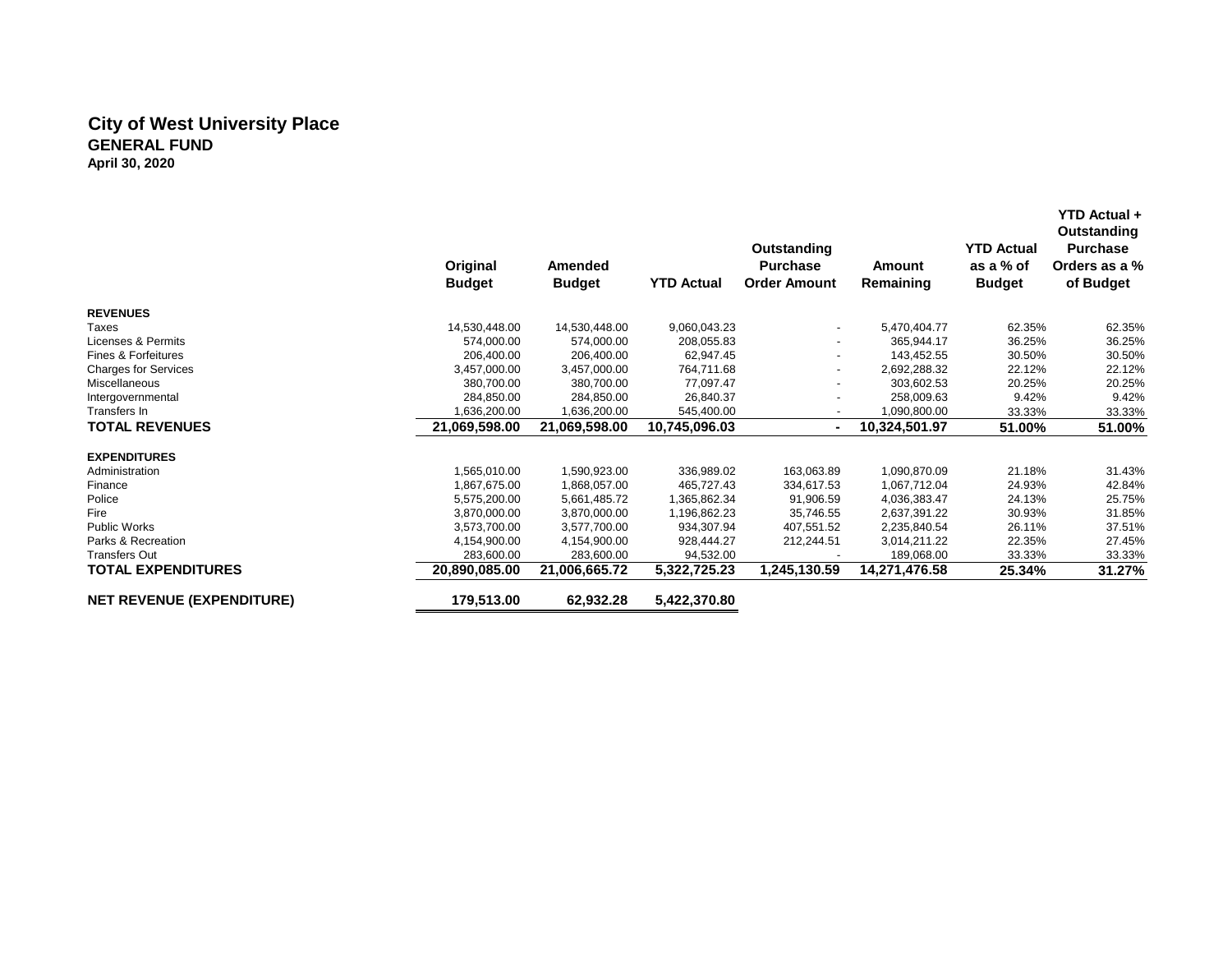# **City of West University Place WATER & SEWER FUND April 30, 2020**

|                                                   | Original<br><b>Budget</b> | Amended<br><b>Budget</b> | <b>YTD Actual</b> | Outstanding<br><b>Purchase</b><br><b>Order Amount</b> | Amount<br>Remaining | YTD Actual<br>as a % of<br><b>Budget</b> | <b>YTD Actual +</b><br>outstanding<br><b>Purchase</b><br>Orders as a %<br>of Budget |
|---------------------------------------------------|---------------------------|--------------------------|-------------------|-------------------------------------------------------|---------------------|------------------------------------------|-------------------------------------------------------------------------------------|
| <b>REVENUES</b>                                   |                           |                          |                   |                                                       |                     |                                          |                                                                                     |
| <b>Charges for Services</b>                       | 8,142,000.00              | 8,142,000.00             | 1,707,421.78      |                                                       | 6,434,578.22        | 20.97%                                   | 20.97%                                                                              |
| <b>Miscellaneous</b>                              | 19,300.00                 | 19,300.00                | 4,968.53          |                                                       | 14,331.47           | 25.74%                                   | 25.74%                                                                              |
| <b>Other Financing Sources</b>                    | 44,600.00                 | 44,600.00                | 14,868.00         |                                                       | 29,732.00           | 33.34%                                   | 33.34%                                                                              |
| <b>TOTAL REVENUES</b>                             | 8.205.900.00              | 8,205,900.00             | 1,727,258.31      | $\sim$                                                | 6,478,641.69        | 21.05%                                   | 21.05%                                                                              |
| <b>EXPENDITURES</b>                               |                           |                          |                   |                                                       |                     |                                          |                                                                                     |
| Finance                                           | 271,700.00                | 271,700.00               | 49,612.47         | 41,683.78                                             | 180,403.75          | 18.26%                                   | 33.60%                                                                              |
| <b>Public Works</b>                               | 4,601,400.00              | 4,639,643.92             | 1,043,342.60      | 1,525,478.09                                          | 2,070,823.23        | 22.49%                                   | 55.37%                                                                              |
| Debt Service                                      |                           |                          |                   |                                                       |                     |                                          |                                                                                     |
| <b>Transfer To General Fund</b>                   | 1,250,000.00              | 1,250,000.00             | 416,668.00        |                                                       | 833,332.00          | 33.33%                                   | 33.33%                                                                              |
| Transfer to City Hall Expansion Construction Fund |                           |                          |                   |                                                       |                     |                                          |                                                                                     |
| Transfer to W&S CIP Fund                          | 900,000.00                | 900,000.00               | 300,000.00        |                                                       | 600,000.00          | 33.33%                                   | 33.33%                                                                              |
| Transfer to Debt Service Fund                     | 184,183.00                | 1,184,183.00             | ,127,342.00       |                                                       | 56,841.00           | 95.20%                                   | 95.20%                                                                              |
| <b>TOTAL EXPENDITURES</b>                         | 8,207,283.00              | 8,245,526.92             | 2,936,965.07      | 567,161.87 ا                                          | 3,741,399.98        | 35.62%                                   | 54.63%                                                                              |
| <b>NET REVENUE (EXPENDITURE)</b>                  | (1,383.00)                | (39.626.92)              | (1,209,706.76)    |                                                       |                     |                                          |                                                                                     |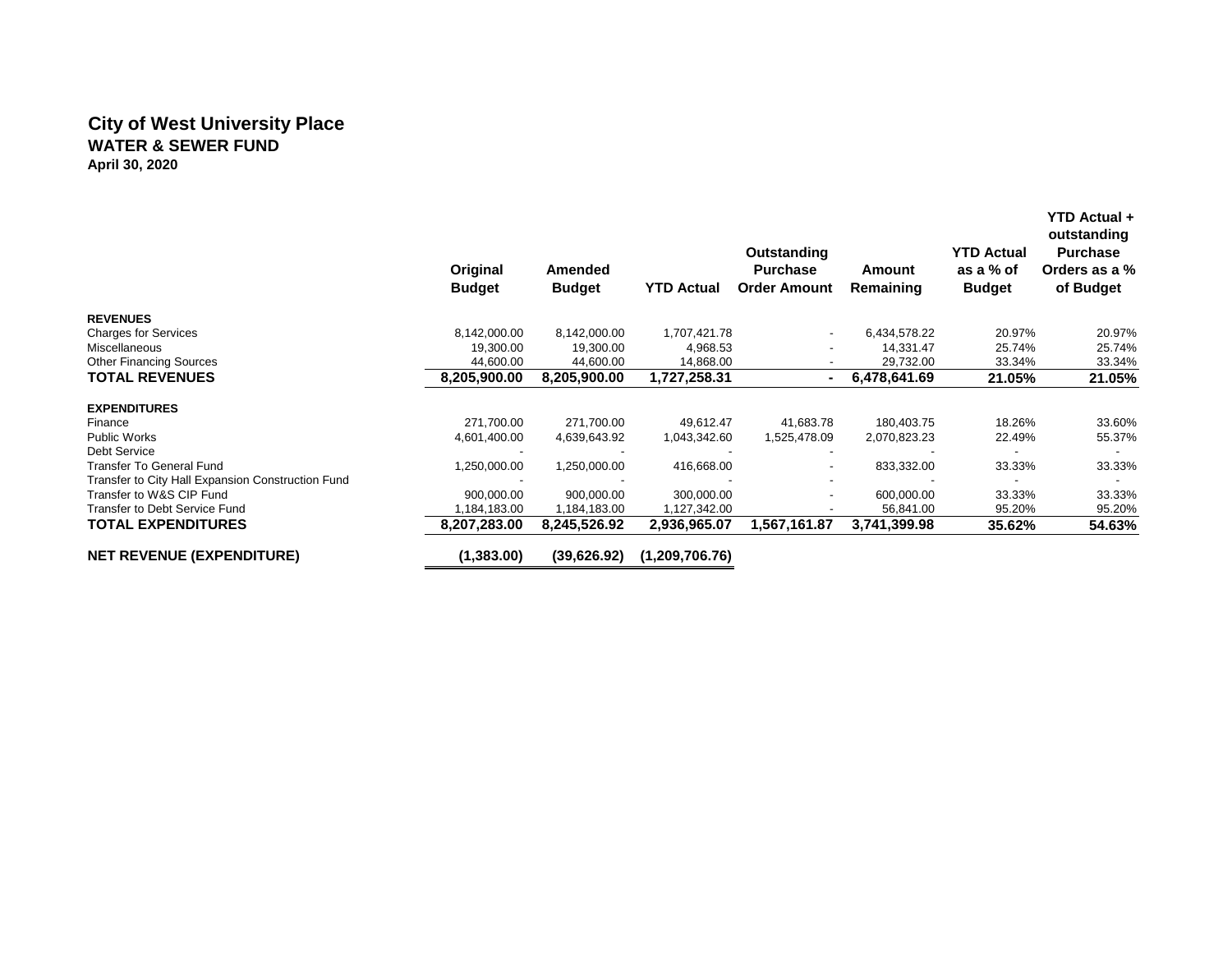### **City of West University Place SOLID WASTE FUND April 30, 2020**

|                                       | Original<br><b>Budget</b> | Amended<br><b>Budget</b> | <b>YTD Actual</b> | Outstanding<br><b>Purchase</b><br><b>Order Amount</b> | Amount<br><b>Remaining</b> | <b>YTD Actual as</b><br>a % of Budget | YTD Actual +<br>Outstanding<br><b>Purchase</b><br>Orders as a %<br>of Budget |
|---------------------------------------|---------------------------|--------------------------|-------------------|-------------------------------------------------------|----------------------------|---------------------------------------|------------------------------------------------------------------------------|
| <b>REVENUES</b>                       |                           |                          |                   |                                                       |                            |                                       |                                                                              |
| Solid Waste Collection                | 1,786,200.00              | 1,786,200.00             | 454,142.43        | ٠                                                     | 1,332,057.57               | 25.43%                                | 25.43%                                                                       |
| Sales of Recyclables<br>Miscellaneous | 10,800.00                 | 10,800.00                | 4,289.30          |                                                       | 6,510.70                   |                                       |                                                                              |
| Intergovernmental                     |                           |                          |                   | $\overline{\phantom{a}}$                              |                            | 39.72%                                | 39.72%                                                                       |
| <b>TOTAL REVENUES</b>                 | 1,797,000.00              | 1,797,000.00             | 458,431.73        |                                                       | 1,338,568.27               | 25.51%                                | 25.51%                                                                       |
| <b>EXPENDITURES</b>                   |                           |                          |                   |                                                       |                            |                                       |                                                                              |
| Curbside Solid Waste                  | 1.281.800.00              | 1,281,800.00             | 386,606.92        | 223,319.19                                            | 671.873.89                 | 30.16%                                | 47.58%                                                                       |
| Curbside Recycling                    | 395,100.00                | 395,100.00               | 120,243.28        | 108,804.54                                            | 166,052.18                 | 30.43%                                | 57.97%                                                                       |
| Curbside Green Waste Recycling        | 199,900.00                | 199,900.00               | 55,775.25         | 58,475.99                                             | 85,648.76                  | 27.90%                                | 57.15%                                                                       |
| <b>TOTAL EXPENDITURES</b>             | 1,876,800.00              | 1,876,800.00             | 562,625.45        | 390,599.72                                            | 923,574.83                 | 29.98%                                | 50.79%                                                                       |
| <b>NET REVENUE (EXPENDITURE)</b>      | (79,800.00)               | (79,800.00)              | (104, 193.72)     |                                                       |                            |                                       |                                                                              |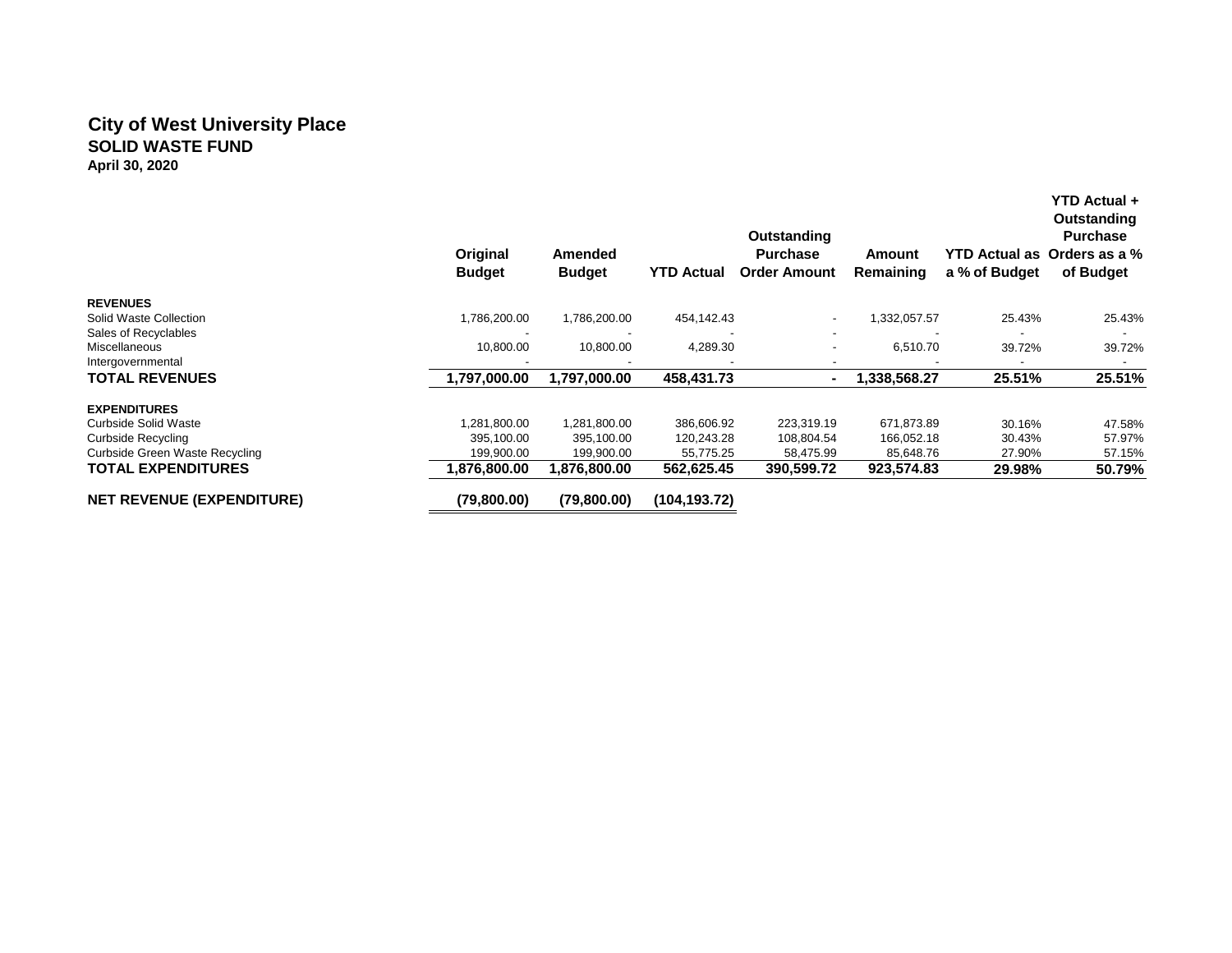# **City of West University Place TECHNOLOGY MANAGEMENT FUND April 30, 2020**

|                                             | Original<br><b>Budget</b> | Amended<br><b>Budget</b> | <b>YTD Actual</b> | <b>Outstanding</b><br><b>Purchase</b><br><b>Order Amount</b> | <b>Amount</b><br>Remaining | <b>YTD Actual</b><br>as a % of<br><b>Budget</b> | YTD Actual +<br>Outstanding<br><b>Purchase</b><br>Orders as a %<br>of Budget |
|---------------------------------------------|---------------------------|--------------------------|-------------------|--------------------------------------------------------------|----------------------------|-------------------------------------------------|------------------------------------------------------------------------------|
| <b>REVENUES</b>                             |                           |                          |                   |                                                              |                            |                                                 |                                                                              |
| <b>TRANSFER FROM GENERAL FUND</b>           | 1,496,400.00              | 1,496,400.00             | 498,800.00        | $\overline{\phantom{a}}$                                     | 997,600.00                 | 33.33%                                          | 33.33%                                                                       |
| <b>TRANSFER FROM WATER &amp; SEWER FUND</b> | 140,000.00                | 140,000.00               | 46,668.00         |                                                              | 93,332.00                  | 33.33%                                          | 33.33%                                                                       |
| TRANSFER FROM SOLID WASTE FUND              | 44,100.00                 | 44,100.00                | 14,700.00         |                                                              | 29,400.00                  | 33.33%                                          | 33.33%                                                                       |
| <b>EARNINGS ON INVESTMENTS</b>              | 6,700.00                  | 6,700.00                 | 3,160.20          |                                                              | 3,539.80                   | 47.17%                                          | 47.17%                                                                       |
| <b>TOTAL REVENUES</b>                       | 1,687,200.00              | 1,687,200.00             | 563,328.20        |                                                              | 1,123,871.80               | 33.39%                                          | 33.39%                                                                       |
| <b>EXPENDITURES</b>                         |                           |                          |                   |                                                              |                            |                                                 |                                                                              |
| PERSONNEL                                   | 535,000.00                | 535,000.00               | 145,178.02        |                                                              | 389,821.98                 | 27.14%                                          | 27.14%                                                                       |
| <b>OFFICE SUPPLIES</b>                      | 1,000.00                  | 1,000.00                 |                   |                                                              | 1,000.00                   | $0.00\%$                                        | 0.00%                                                                        |
| <b>OPERATING SUPPLIES</b>                   | 10,000.00                 | 10,000.00                |                   |                                                              | 10,000.00                  | $0.00\%$                                        | 0.00%                                                                        |
| <b>EQUIPMENT MAINTENANCE</b>                | 9,500.00                  | 9,500.00                 | 8,103.23          |                                                              | 1,396.77                   | 85.30%                                          | 85.30%                                                                       |
| HARDWARE & SOFTWARE MAINTENANCE CONTRACTS   | 630,000.00                | 630,000.00               | 310,204.36        | 92,882.64                                                    | 226,913.00                 | 49.24%                                          | 63.98%                                                                       |
| TELE-COMMUNICATIONS & DATA & RADIO          | 229,000.00                | 229,000.00               | 94,960.44         | 66,984.53                                                    | 67,055.03                  | 41.47%                                          | 70.72%                                                                       |
| <b>CONSULTANTS</b>                          | 15,000.00                 | 15,000.00                | 14,425.32         | 5,854.68                                                     | (5,280.00)                 | 96.17%                                          | 135.20%                                                                      |
| PROFESSIONAL DUES                           | 1,200.00                  | 1,200.00                 |                   |                                                              | 1,200.00                   | 0.00%                                           | 0.00%                                                                        |
| <b>TRAVEL &amp; TRAINING</b>                | 11,800.00                 | 11,800.00                | 460.21            |                                                              | 11,339.79                  | 3.90%                                           | 3.90%                                                                        |
| OTHER CONTRACTED SERVICES                   | 61,000.00                 | 61,000.00                |                   | 35,477.03                                                    | 25,522.97                  | 0.00%                                           | 58.16%                                                                       |
| <b>HIGH TECHNOLOGY REPLACEMENTS</b>         | 90,000.00                 | 90,000.00                | 32,136.87         | 6,958.00                                                     | 50,905.13                  | 35.71%                                          | 43.44%                                                                       |
| TRANSFER TO ASSET REPLACEMENT FUND          | 20,000.00                 | 20,000.00                | 6,668.00          |                                                              | 13,332.00                  | 33.34%                                          | 33.34%                                                                       |
| <b>TOTAL EXPENDITURES</b>                   | 1,613,500.00              | 1,613,500.00             | 612,136.45        | 208,156.88                                                   | 793,206.67                 | 37.94%                                          | 50.84%                                                                       |
| <b>NET REVENUE (EXPENDITURE)</b>            | 73,700.00                 | 73,700.00                | (48,808.25)       |                                                              |                            |                                                 |                                                                              |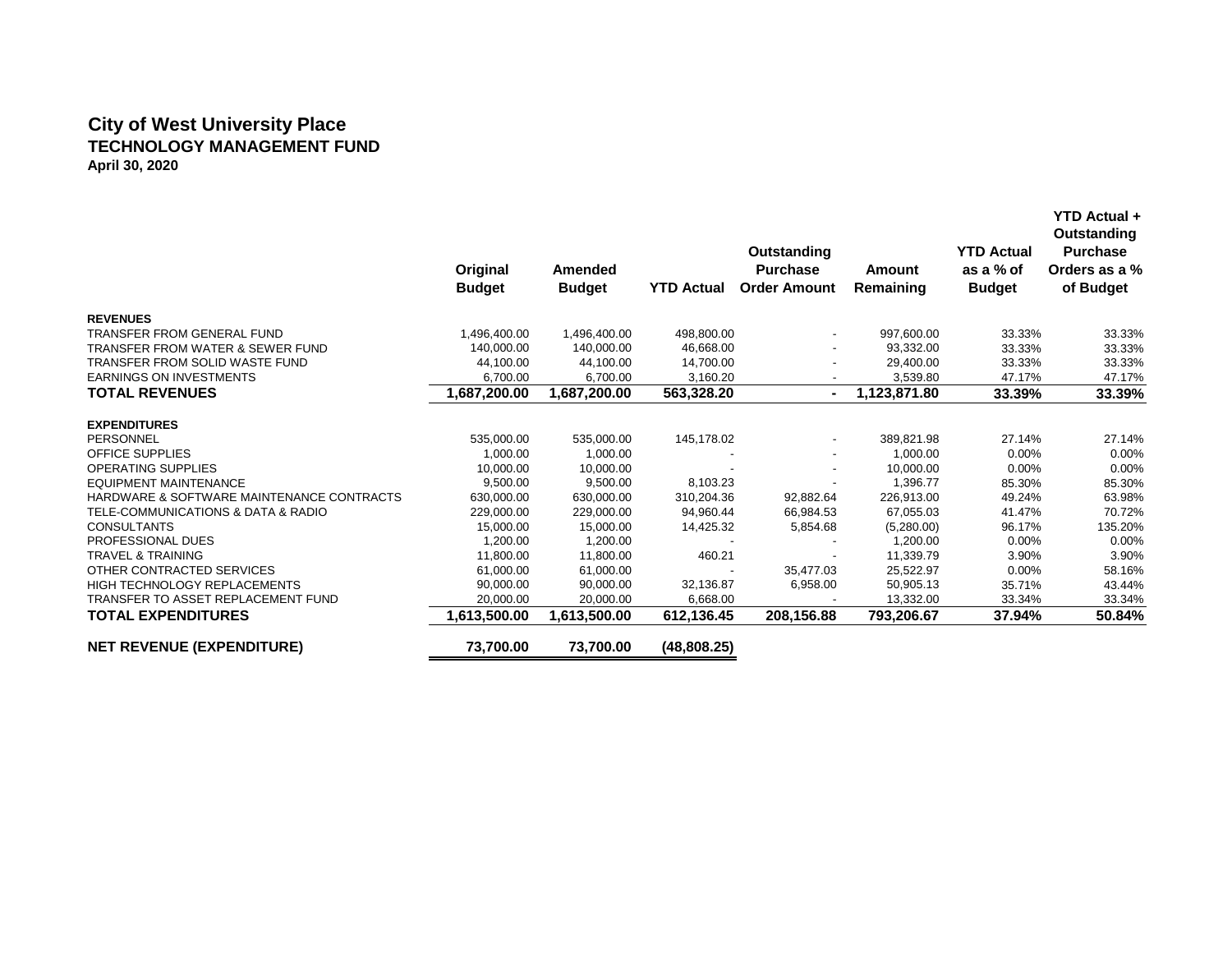# **City of West University Place VEHICLE REPLACEMENT FUND April 30, 2020**

|                                             | Original<br><b>Budget</b> | Amended<br><b>Budget</b> | <b>YTD Actual</b>        | Outstanding<br><b>Purchase</b><br><b>Order Amount</b> | Amount<br>Remaining | <b>YTD Actual</b><br>as a % of<br><b>Budget</b> | <b>YTD Actual +</b><br>Outstanding<br><b>Purchase</b><br>Orders as a %<br>of Budget |
|---------------------------------------------|---------------------------|--------------------------|--------------------------|-------------------------------------------------------|---------------------|-------------------------------------------------|-------------------------------------------------------------------------------------|
| <b>REVENUES</b>                             |                           |                          |                          |                                                       |                     |                                                 |                                                                                     |
| <b>TRANSFER FROM GENERAL FUND</b>           | 348,500.00                | 348,500.00               | 113,836.00               | $\overline{\phantom{a}}$                              | 234,664.00          | 32.66%                                          | 32.66%                                                                              |
| <b>TRANSFER FROM WATER &amp; SEWER FUND</b> | 92,000.00                 | 92,000.00                | 30,668.00                | $\overline{\phantom{a}}$                              | 61,332.00           | 33.33%                                          | 33.33%                                                                              |
| TRANSFER FROM SOLID WASTE FUND              | 215,000.00                | 215,000.00               | 71,668.00                | $\overline{\phantom{a}}$                              | 143,332.00          | 33.33%                                          | 33.33%                                                                              |
| SALE OF CITY PROPERTY                       |                           |                          | 6,803.00                 |                                                       | (6,803.00)          |                                                 |                                                                                     |
| <b>EARNINGS ON INVESTMENTS</b>              | 46,200.00                 | 46,200.00                | 19,983.04                |                                                       | 26,216.96           | 43.25%                                          | 43.25%                                                                              |
| <b>TOTAL REVENUES</b>                       | 701,700.00                | 701,700.00               | 242,958.04               | $\blacksquare$                                        | 458,741.96          | 34.62%                                          | 34.62%                                                                              |
| <b>EXPENDITURES</b>                         |                           |                          |                          |                                                       |                     |                                                 |                                                                                     |
| <b>AUTOMOBILES</b>                          | 115,000.00                | 189,068.00               | $\overline{\phantom{a}}$ | 147,355.00                                            | 41,713.00           | $0.00\%$                                        | 77.94%                                                                              |
| <b>LIGHT TRUCKS</b>                         | 60,000.00                 | 60,000.00                |                          | 44,714.00                                             | 15,286.00           | $0.00\%$                                        | 74.52%                                                                              |
| <b>TRUCKS</b>                               | 775,000.00                | 775,000.00               | 755,617.00               |                                                       | 19,383.00           | 97.50%                                          | 97.50%                                                                              |
| <b>OTHER EQUIPMENT</b>                      | 9,000.00                  | 9,000.00                 |                          |                                                       | 9,000.00            | 0.00%                                           | 0.00%                                                                               |
| <b>TOTAL EXPENDITURES</b>                   | 959,000.00                | 1,033,068.00             | 755,617.00               | 192,069.00                                            | 85,382.00           | 73.14%                                          | 91.74%                                                                              |
| <b>NET REVENUE (EXPENDITURE)</b>            | (257,300.00)              | (331, 368.00)            | (512, 658.96)            |                                                       |                     |                                                 |                                                                                     |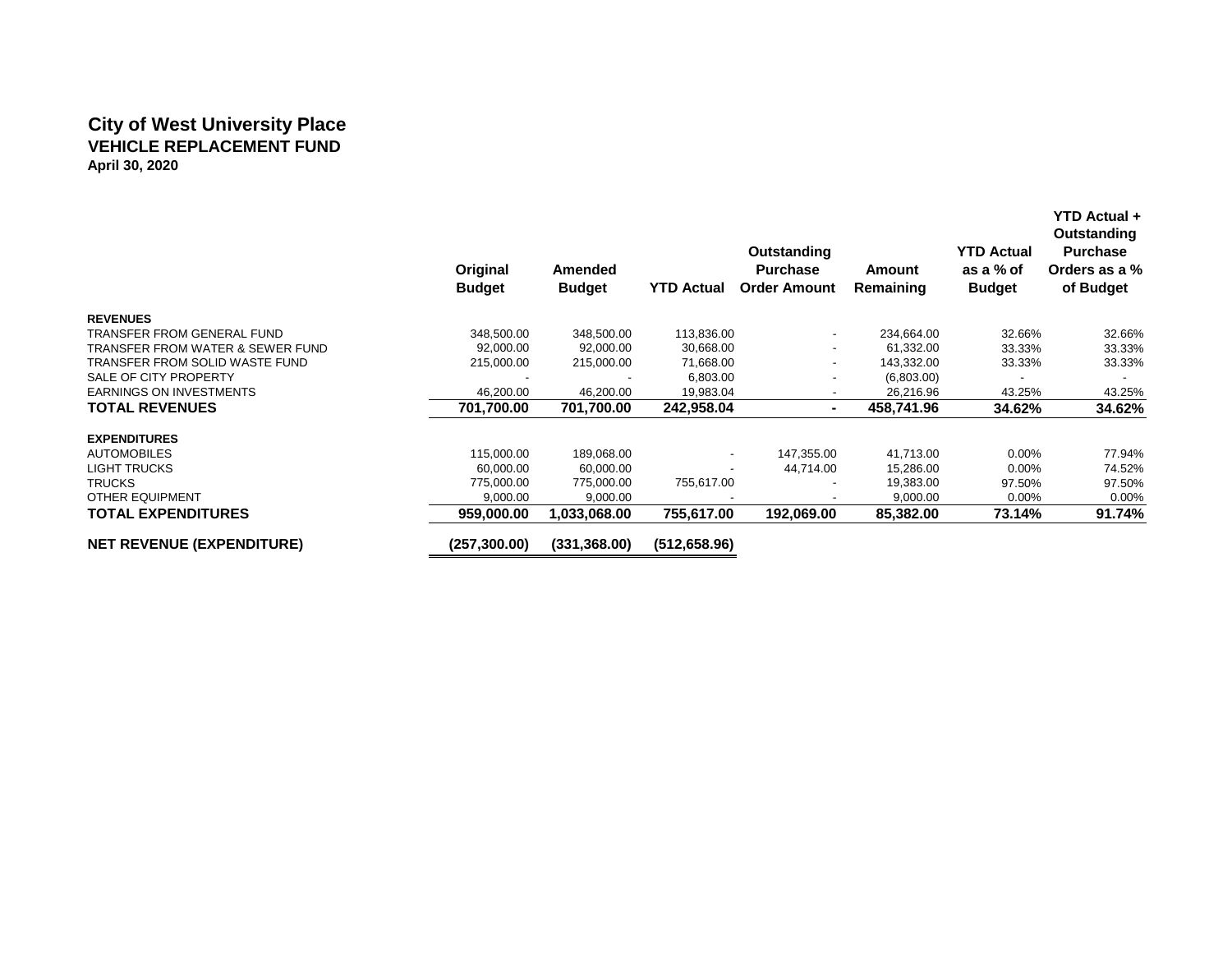# **City of West University Place ASSET REPLACEMENT FUND April 30, 2020**

|                                          | Original<br><b>Budget</b> | Amended<br><b>Budget</b> | <b>YTD Actual</b> | Outstanding<br><b>Purchase</b><br><b>Order Amount</b> | Amount<br>Remaining | <b>YTD Actual</b><br>as a % of<br><b>Budget</b> | <b>YTD Actual +</b><br>Outstanding<br><b>Purchase</b><br>Orders as a %<br>of Budget |
|------------------------------------------|---------------------------|--------------------------|-------------------|-------------------------------------------------------|---------------------|-------------------------------------------------|-------------------------------------------------------------------------------------|
| <b>REVENUES</b>                          |                           |                          |                   |                                                       |                     |                                                 |                                                                                     |
| TRANSFER FROM GENERAL FUND               | 569.100.00                | 569,100.00               | 192,036.00        | $\overline{\phantom{a}}$                              | 377.064.00          | 33.74%                                          | 33.74%                                                                              |
| TRANSFER FROM WATER & SEWER FUND         | 86,900.00                 | 86,900.00                | 28,968.00         | ٠                                                     | 57,932.00           | 33.33%                                          | 33.33%                                                                              |
| TRANSFER FROM TECHNOLOGY MANAGEMENT FUND | 20,000.00                 | 20,000.00                | 6,668.00          | $\overline{\phantom{a}}$                              | 13.332.00           | 33.34%                                          | 33.34%                                                                              |
| <b>EARNINGS ON INVESTMENTS</b>           | 37,700.00                 | 37,700.00                | 18,249.25         |                                                       | 19,450.75           | 48.41%                                          | 48.41%                                                                              |
| <b>MISCELLANEOUS</b>                     | 10,000.00                 | 10,000.00                |                   |                                                       | 10,000.00           | $0.00\%$                                        | 0.00%                                                                               |
| <b>TOTAL REVENUES</b>                    | 723,700.00                | 723,700.00               | 245,921.25        | $\blacksquare$                                        | 477,778.75          | 33.98%                                          | 33.98%                                                                              |
| <b>EXPENDITURES</b>                      |                           |                          |                   |                                                       |                     |                                                 |                                                                                     |
| <b>OTHER EQUIPMENT</b>                   | 181,800.00                | 190,747.15               | 125,046.36        | 10,647.15                                             | 55,053.64           | 65.56%                                          | 71.14%                                                                              |
| <b>TOTAL EXPENDITURES</b>                | 181.800.00                | 190.747.15               | 125.046.36        | 10.647.15                                             | 55,053.64           | 65.56%                                          | 71.14%                                                                              |
| <b>NET REVENUE (EXPENDITURE)</b>         | 541,900.00                | 532,952.85               | 120,874.89        |                                                       |                     |                                                 |                                                                                     |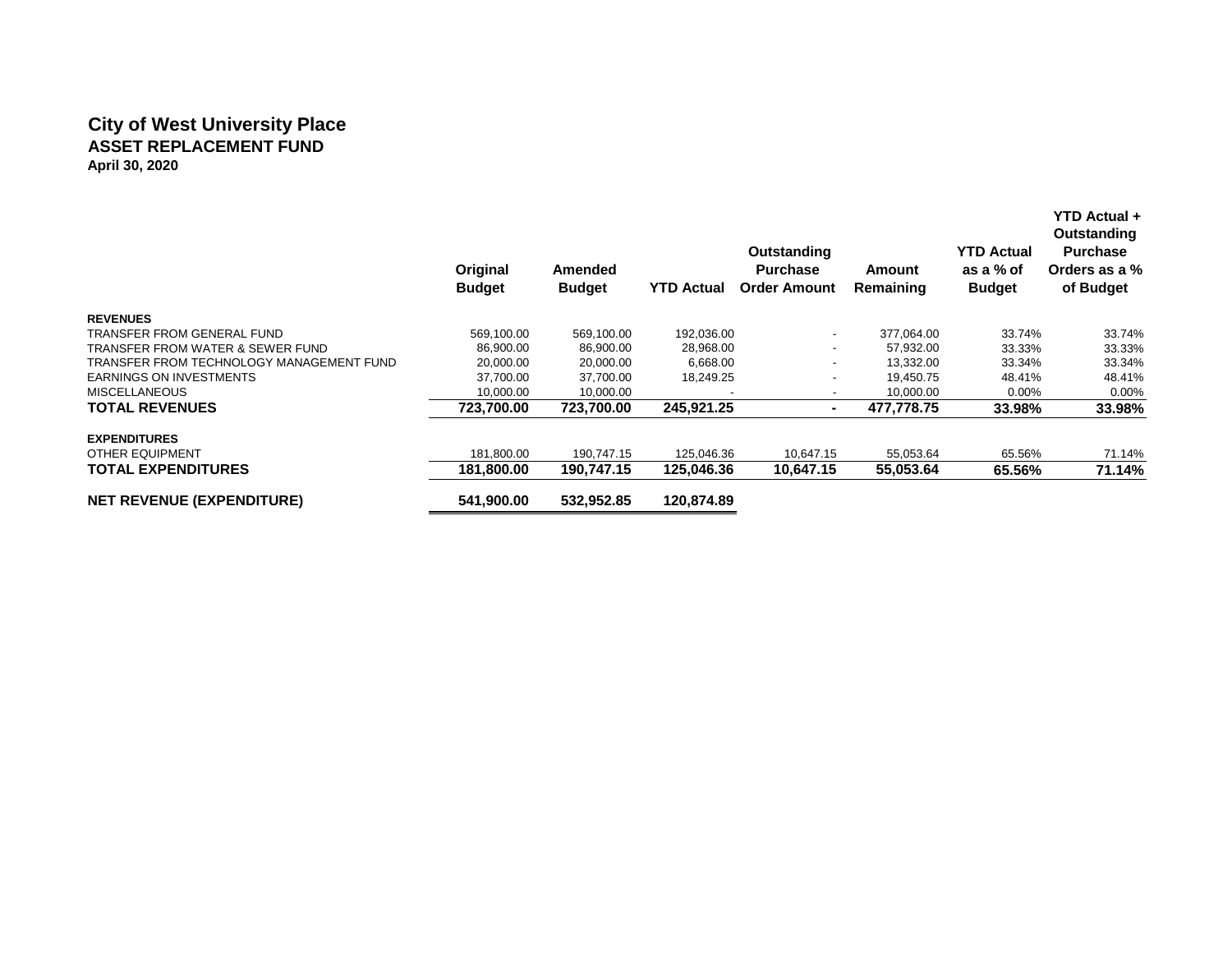### **City of West University Place EMPLOYEE BENEFIT FUND April 30, 2020**

|                             | Original<br><b>Budget</b> | Amended<br><b>Budget</b> | <b>YTD Actual</b> | Outstanding<br><b>Purchase</b><br><b>Order Amount</b> | Amount<br>Remaining | <b>YTD Actual</b><br>as a % of<br><b>Budget</b> | YTD Actual +<br>Outstanding<br><b>Purchase</b><br>Orders as a %<br>of Budget |
|-----------------------------|---------------------------|--------------------------|-------------------|-------------------------------------------------------|---------------------|-------------------------------------------------|------------------------------------------------------------------------------|
| <b>REVENUES</b>             |                           |                          |                   |                                                       |                     |                                                 |                                                                              |
| <b>Charges for Services</b> | 2,432,800.00              | 2,432,800.00             | 559,313.85        | $\overline{\phantom{a}}$                              | 1,873,486.15        | 22.99%                                          | 22.99%                                                                       |
| Miscellaneous               | 15,100.00                 | 15,100.00                | 9,529.20          |                                                       | 5,570.80            | 63.11%                                          | 63.11%                                                                       |
| Transfers In                | 33,700.00                 | 33,700.00                | 11,232.00         |                                                       | 22,468.00           | 33.33%                                          | 33.33%                                                                       |
| <b>TOTAL REVENUES</b>       | 2,481,600.00              | 2,481,600.00             | 580,075.05        | $\overline{\phantom{a}}$                              | 1.901.524.95        | 23.38%                                          | 23.38%                                                                       |
| <b>EXPENDITURES</b>         |                           |                          |                   |                                                       |                     |                                                 |                                                                              |
| <b>Personnel Services</b>   | 2,455,400.00              | 2,455,400.00             | 840,491.18        | $\overline{\phantom{a}}$                              | 1,614,908.82        | 34.23%                                          | 34.23%                                                                       |
| Services                    | 35,000.00                 | 35,000.00                | 12,075.00         | 21,131.25                                             | 1,793.75            | 34.50%                                          | 94.88%                                                                       |
| Transfers Out               |                           |                          |                   |                                                       |                     |                                                 |                                                                              |
| <b>TOTAL EXPENDITURES</b>   | 2,490,400.00              | 2,490,400.00             | 852,566.18        | 21,131.25                                             | 1,616,702.57        | 34.23%                                          | 35.08%                                                                       |
| <b>NET REVENUE</b>          | (8,800.00)                | (8,800.00)               | (272, 491.13)     |                                                       |                     |                                                 |                                                                              |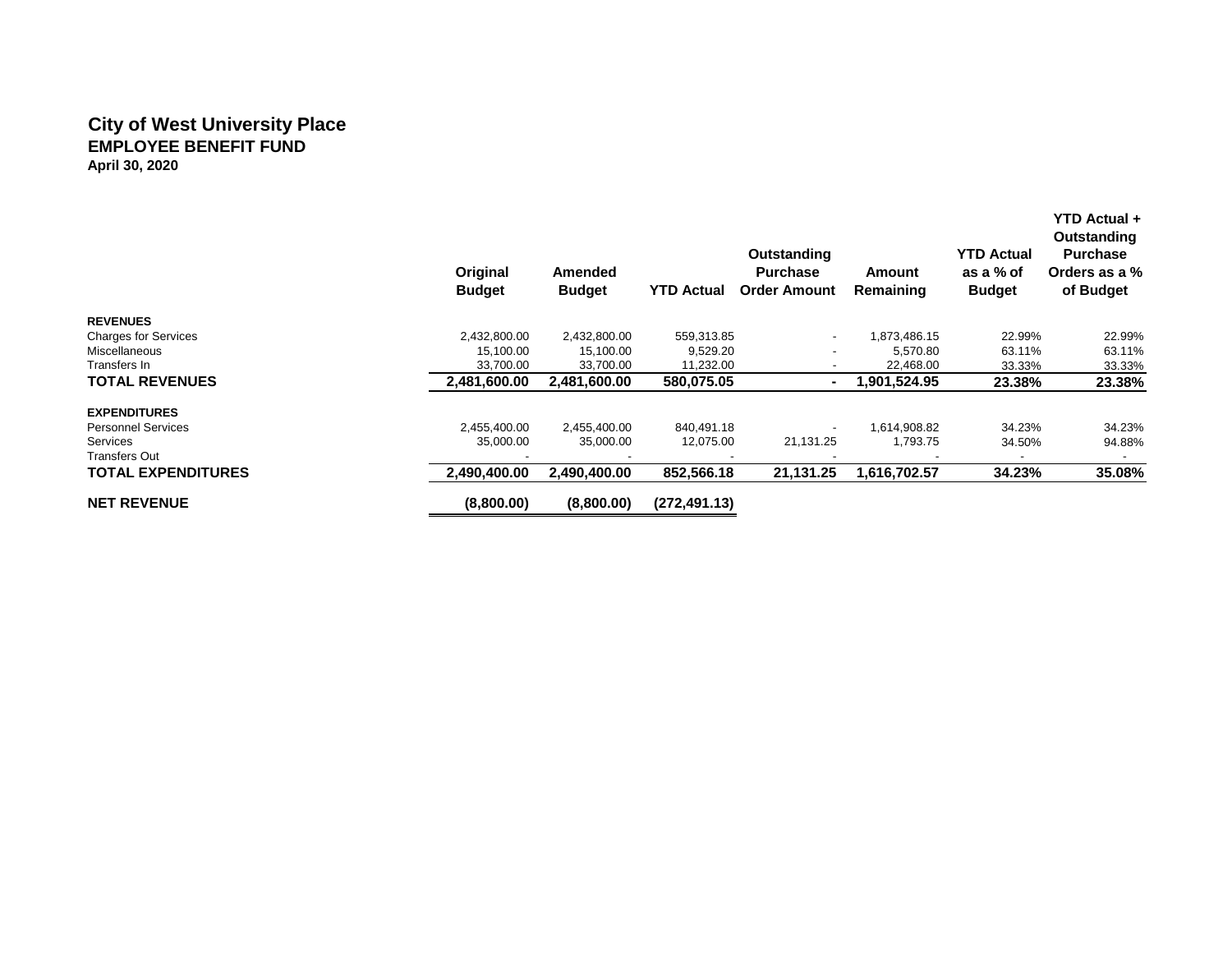### **City of West University Place HR SERVICES FUND April 30, 2020**

|                             | Original<br><b>Budget</b> | Amended<br><b>Budget</b> | <b>YTD Actual</b> | Outstanding<br><b>Purchase</b><br><b>Order Amount</b> | Amount<br>Remaining | <b>YTD Actual</b><br>as a % of<br><b>Budget</b> | YTD Actual +<br>Outstanding<br><b>Purchase</b><br>Orders as a %<br>of Budget |
|-----------------------------|---------------------------|--------------------------|-------------------|-------------------------------------------------------|---------------------|-------------------------------------------------|------------------------------------------------------------------------------|
| <b>REVENUES</b>             |                           |                          |                   |                                                       |                     |                                                 |                                                                              |
| <b>Charges for Services</b> |                           |                          |                   | $\overline{\phantom{a}}$                              |                     |                                                 |                                                                              |
| Miscellaneous               | 5,000.00                  | 5,000.00                 | 111.17            | -                                                     | 4,888.83            | 2.22%                                           | 2.22%                                                                        |
| Transfers In                | 244.600.00                | 244,600.00               | 83,300.00         | $\overline{\phantom{a}}$                              | 161,300.00          | 34.06%                                          | 34.06%                                                                       |
| <b>TOTAL REVENUES</b>       | 249,600.00                | 249,600.00               | 83,411.17         | $\blacksquare$                                        | 166,188.83          | 33.42%                                          | 33.42%                                                                       |
| <b>EXPENDITURES</b>         |                           |                          |                   |                                                       |                     |                                                 |                                                                              |
| <b>Personnel Services</b>   | 214,900.00                | 214,900.00               | 11,695.61         | $\overline{\phantom{a}}$                              | 203,204.39          | 5.44%                                           | 5.44%                                                                        |
| Services                    |                           |                          |                   | $\overline{\phantom{a}}$                              |                     |                                                 |                                                                              |
| Transfers Out               | 120,800.00                | 120,800.00               | 40,268.00         |                                                       | 80,532.00           | 33.33%                                          | 33.33%                                                                       |
| <b>TOTAL EXPENDITURES</b>   | 335,700.00                | 335,700.00               | 51,963.61         | $\blacksquare$                                        | 283,736.39          | 15.48%                                          | 15.48%                                                                       |
| <b>NET REVENUE</b>          | (86, 100.00)              | (86, 100.00)             | 31,447.56         |                                                       |                     |                                                 |                                                                              |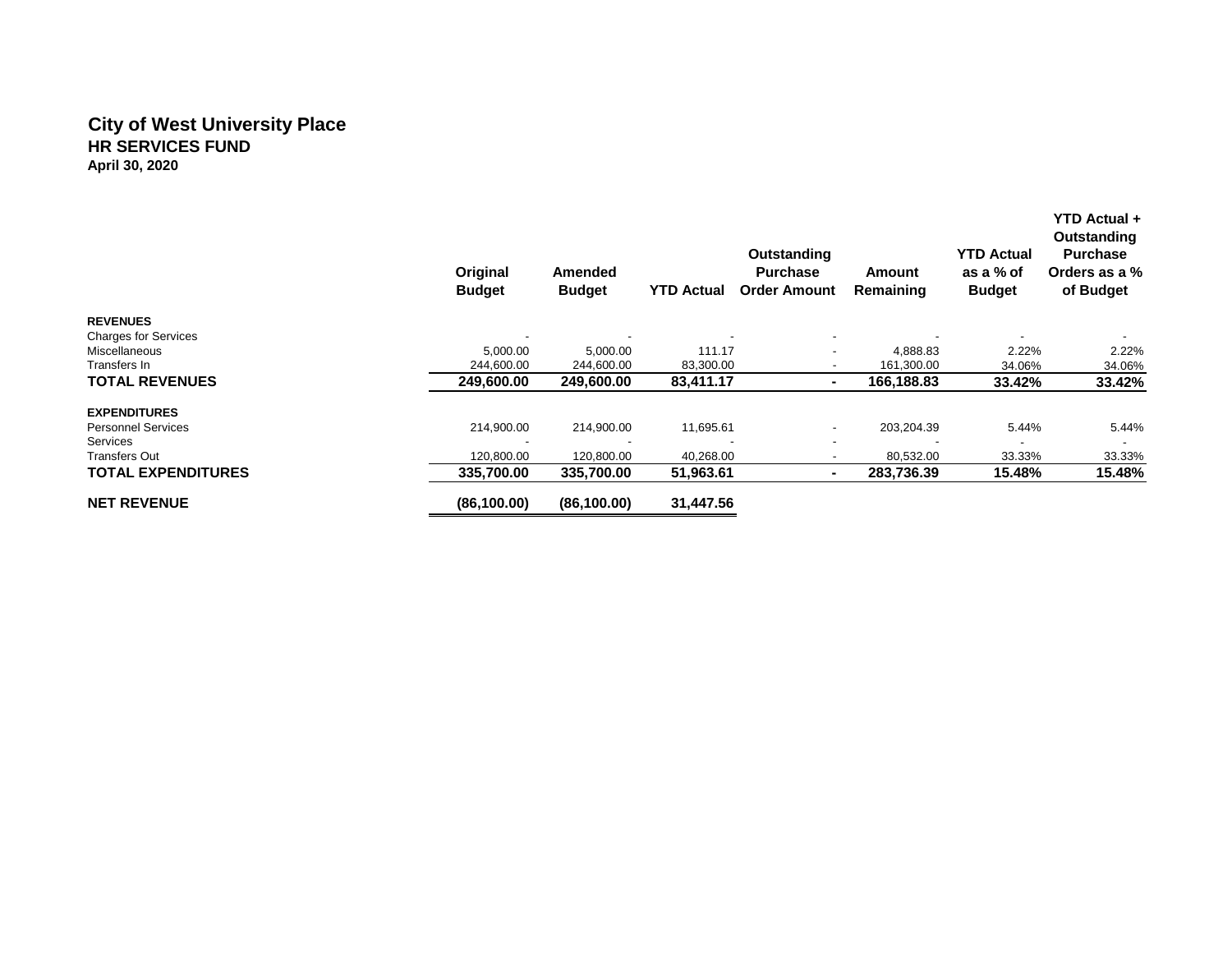### **City of West University Place DEBT SERVICE FUND April 30, 2020**

|                                             | Original      | <b>Amended</b> |                   | Outstanding<br><b>Purchase</b><br>Order | Amount       | YTD Actual as Orders as a % | <b>YTD Actual +</b><br>Outstanding<br><b>Purchase</b> |
|---------------------------------------------|---------------|----------------|-------------------|-----------------------------------------|--------------|-----------------------------|-------------------------------------------------------|
| <b>Description</b>                          | <b>Budget</b> | <b>Budget</b>  | <b>YTD Actual</b> | Amount                                  | Remaining    | a % of Budget               | of Budget                                             |
| <b>REVENUES</b>                             |               |                |                   |                                         |              |                             |                                                       |
| <b>CURRENT YEAR PROPERTY TAXES</b>          | 7,791,641.00  | 7,791,641.00   | 5,461,405.34      |                                         | 2,330,235.66 | 70.09%                      | 70.09%                                                |
| PRIOR YEAR PROPERTY TAXES                   | 19,100.00     | 19,100.00      | 12,713.55         |                                         | 6,386.45     | 66.56%                      | 66.56%                                                |
| PENALTY AND INTEREST                        | 32,500.00     | 32,500.00      | 16,275.95         |                                         | 16,224.05    | 50.08%                      | 50.08%                                                |
| <b>EARNINGS ON INVESTMENTS</b>              | 20,300.00     | 20,300.00      |                   |                                         | 20,300.00    | $0.00\%$                    | $0.00\%$                                              |
| <b>TRANSFER FROM WATER &amp; SEWER FUND</b> | 1,184,183.00  | 1,184,183.00   | 1,127,342.00      |                                         | 56,841.00    | 95.20%                      | 95.20%                                                |
| <b>TOTAL REVENUES</b>                       | 9,047,724.00  | 9,047,724.00   | 6,617,736.84      |                                         | 2,429,987.16 | 73.14%                      | 73.14%                                                |
| <b>EXPENDITURES</b>                         |               |                |                   |                                         |              |                             |                                                       |
| <b>BOND PRINCIPAL</b>                       | 8,060,000.00  | 8,060,000.00   | 8,060,000.00      |                                         |              | 100.00%                     | 100.00%                                               |
| <b>INTEREST ON BONDS</b>                    | 930,783.00    | 930,783.00     | 520,470.53        |                                         | 410,312.47   | 55.92%                      | 55.92%                                                |
| <b>FISCAL AGENT FEES</b>                    | 7,000.00      | 7,000.00       |                   |                                         | 7,000.00     | $0.00\%$                    | 0.00%                                                 |
| <b>ISSUANCE COSTS</b>                       | 50,000.00     | 50,000.00      |                   |                                         | 50,000.00    | $0.00\%$                    | 0.00%                                                 |
| <b>TOTAL EXPENDITURES</b>                   | 9.047.783.00  | 9.047.783.00   | 8,580,470.53      | $\overline{\phantom{a}}$                | 467,312.47   | 94.84%                      | 94.84%                                                |
| <b>NET REVENUE (EXPENDITURE)</b>            | (59.00)       | (59.00)        | (1,962,733.69)    |                                         |              |                             |                                                       |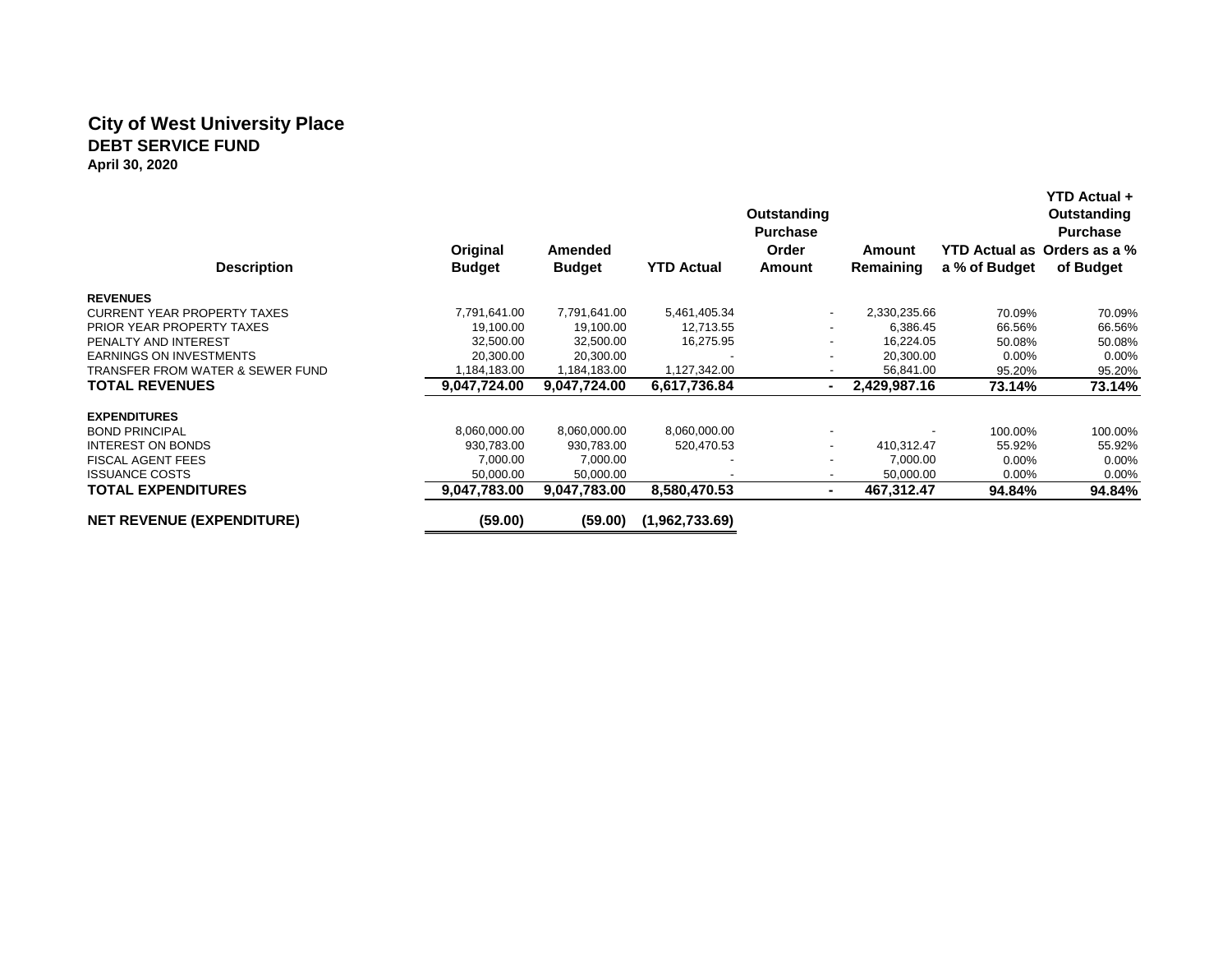### **City of West University Place CAPITAL PROJECTS FUND April 30, 2020**

|                                  | Original<br><b>Budget</b> | <b>Amended</b><br><b>Budget</b> | <b>YTD Actual</b> | Outstanding<br><b>Purchase</b><br><b>Order Amount</b> | Amount<br>Remaining | <b>YTD Actual</b><br>as a % of<br><b>Budget</b> | <b>YTD Actual +</b><br>Outstanding<br><b>Purchase</b><br>Orders as a %<br>of Budget |
|----------------------------------|---------------------------|---------------------------------|-------------------|-------------------------------------------------------|---------------------|-------------------------------------------------|-------------------------------------------------------------------------------------|
| <b>REVENUES</b>                  |                           |                                 |                   |                                                       |                     |                                                 |                                                                                     |
| <b>EARNINGS ON INVESTMENTS</b>   | 7.800.00                  | 7,800.00                        | 5,607.97          |                                                       | 2.192.03            | 71.90%                                          | 71.90%                                                                              |
| <b>TOTAL REVENUES</b>            | 7,800.00                  | 7,800.00                        | 5,607.97          | ۰                                                     | 2,192.03            | 71.90%                                          | 71.90%                                                                              |
| <b>EXPENDITURES</b>              |                           |                                 |                   |                                                       |                     |                                                 |                                                                                     |
| PROFESSIONAL SERVICES            | 150,000.00                | 150.000.00                      | 10,250.40         | 107.749.60                                            | 32,000.00           | 6.83%                                           | 78.67%                                                                              |
| <b>CONSTRUCTION COSTS</b>        | 350.000.00                | 350,000.00                      |                   |                                                       | 350,000.00          | $0.00\%$                                        | 0.00%                                                                               |
| <b>TOTAL EXPENDITURES</b>        | 500.000.00                | 500.000.00                      | 10.250.40         | 107.749.60                                            | 382.000.00          | 2.05%                                           | 23.60%                                                                              |
| <b>NET REVENUE (EXPENDITURE)</b> | (492.200.00)              | (492, 200.00)                   | (4,642.43)        |                                                       |                     |                                                 |                                                                                     |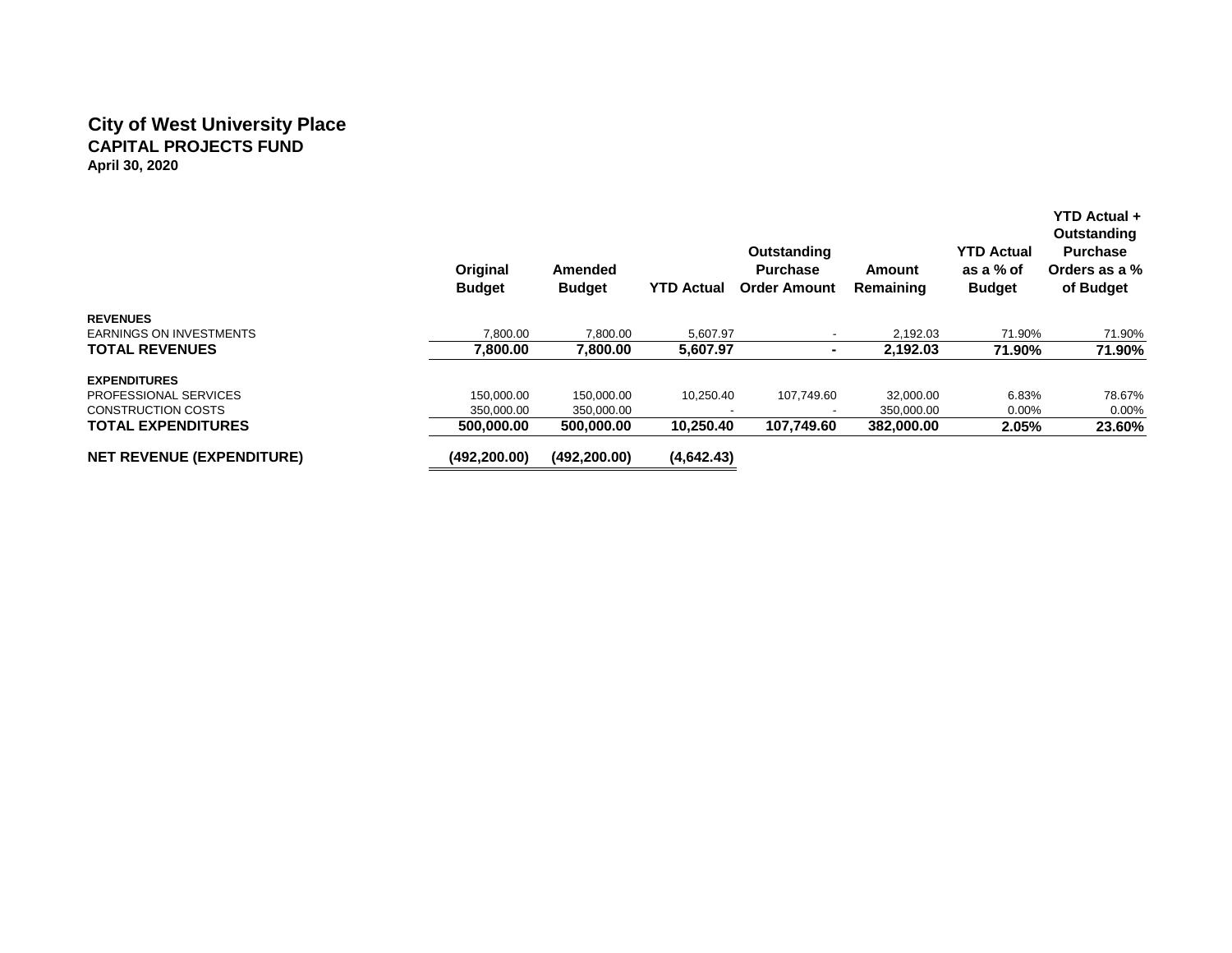# **City of West University Place 2019 CO's April 30, 2020**

|                                  | Original<br><b>Budget</b> | Amended<br><b>Budget</b> | <b>YTD Actual</b> | Outstanding<br><b>Purchase</b><br><b>Order Amount</b> | Amount<br>Remaining | <b>YTD Actual</b><br>as a % of<br><b>Budget</b> | YTD actual +<br>Outstanding<br><b>Purchase</b><br>Orders as a %<br>of Budget |
|----------------------------------|---------------------------|--------------------------|-------------------|-------------------------------------------------------|---------------------|-------------------------------------------------|------------------------------------------------------------------------------|
| <b>REVENUES</b>                  |                           |                          |                   |                                                       |                     |                                                 |                                                                              |
| <b>EARNINGS ON INVESTMENTS</b>   | 37.100.00                 | 37.100.00                | 28.334.40         |                                                       | 8.765.60            | 76.37%                                          | 76.37%                                                                       |
| <b>TOTAL REVENUES</b>            | 37,100.00                 | 37,100.00                | 28,334.40         |                                                       | 8,765.60            | 76.37%                                          | 76.37%                                                                       |
| <b>EXPENDITURES</b>              |                           |                          |                   |                                                       |                     |                                                 |                                                                              |
| <b>TECHNOLOGY PROJECTS</b>       | 2,160,000.00              | 2,160,000.00             |                   |                                                       | 2,160,000.00        | $0.00\%$                                        | $0.00\%$                                                                     |
| <b>CONSTRUCTION COSTS</b>        | $\overline{\phantom{a}}$  | 1,403,806.30             | 457,539.59        | 1.213.954.91                                          | (267, 688.20)       | 32.59%                                          | 119.07%                                                                      |
| OTHER CONSTRUCTION COSTS         | $\overline{\phantom{a}}$  |                          |                   | 16,890.30                                             | (16,890.30)         |                                                 |                                                                              |
| <b>TOTAL EXPENDITURES</b>        | 2,160,000.00              | 3,563,806.30             | 457.539.59        | 1,230,845.21                                          | 1,875,421.50        | 12.84%                                          | 47.38%                                                                       |
| <b>NET REVENUE (EXPENDITURE)</b> | (2.122.900.00)            | (3.526.706.30)           | (429.205.19)      |                                                       |                     |                                                 |                                                                              |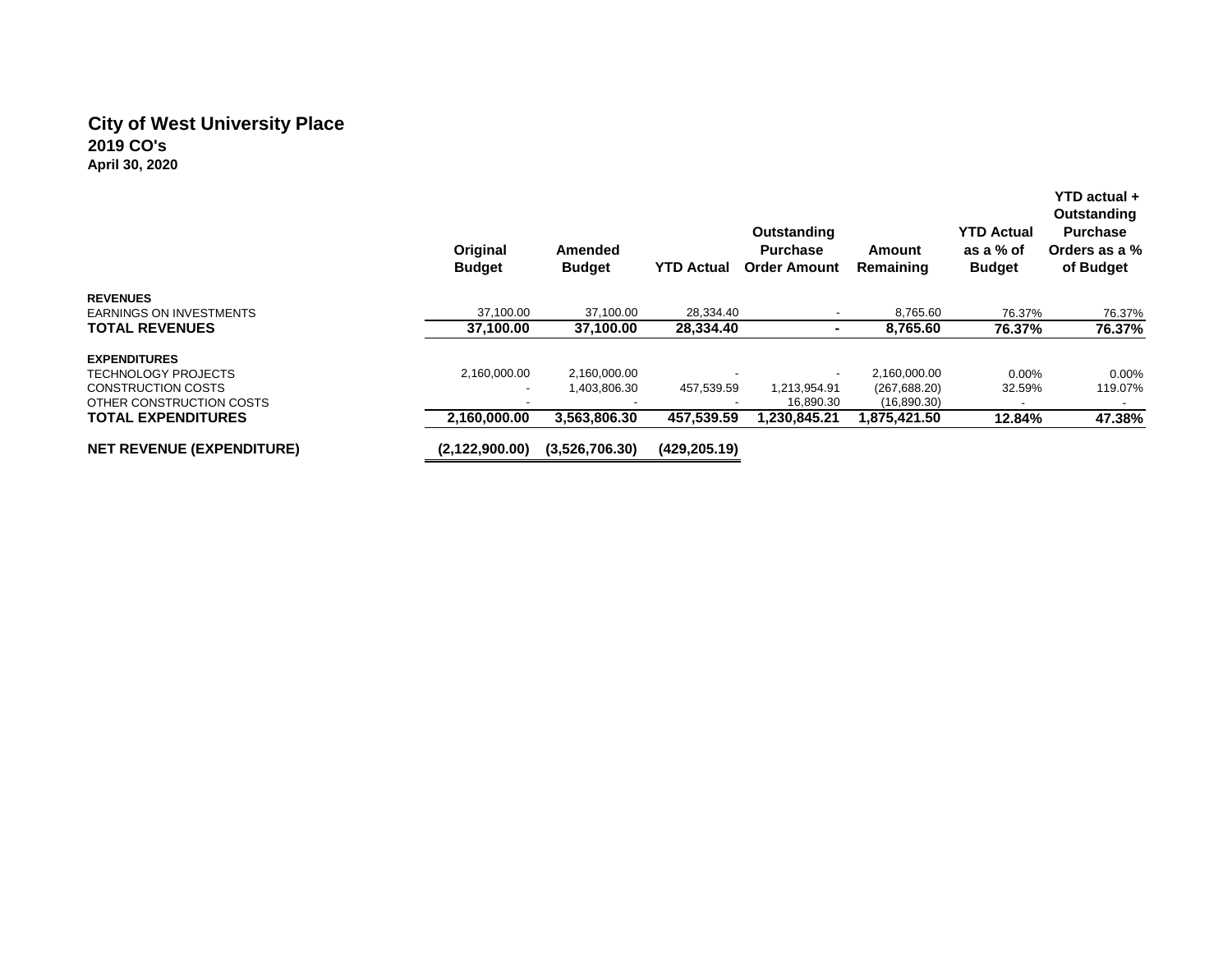#### **City of West University Place TRANSPORTATION IMPROVEMENT FUND April 30, 2020**

|                                     | Original<br><b>Budget</b> | Amended<br><b>Budget</b> | <b>YTD Actual</b> | Outstanding<br><b>Purchase</b><br><b>Order Amount</b> | Amount<br>Remaining | <b>YTD Actual</b><br>as a % of<br><b>Budget</b> | <b>YTD Actual +</b><br>Outstanding<br><b>Purchase</b><br>Orders as a %<br>of Budget |
|-------------------------------------|---------------------------|--------------------------|-------------------|-------------------------------------------------------|---------------------|-------------------------------------------------|-------------------------------------------------------------------------------------|
| <b>REVENUES</b>                     |                           |                          |                   |                                                       |                     |                                                 |                                                                                     |
| <b>FEDERAL GRANT</b>                | 8,222,600.00              | 8,222,600.00             |                   | $\overline{\phantom{a}}$                              | 8,222,600.00        | $0.00\%$                                        | $0.00\%$                                                                            |
| <b>FEMA REIMBURSEMENT</b>           | 1,600,000.00              | 1,600,000.00             |                   | $\overline{\phantom{a}}$                              | 1.600.000.00        | 0.00%                                           | $0.00\%$                                                                            |
| <b>EARNINGS ON INVESTMENTS</b>      | 32,300.00                 | 32,300.00                | 9,878.45          | $\overline{\phantom{a}}$                              | 22,421.55           | 30.58%                                          | 30.58%                                                                              |
| TRANSFER FROM METRO GRANT FUND      | 550.000.00                | 550,000.00               | 183,332.00        | -                                                     | 366,668.00          | 33.33%                                          | 33.33%                                                                              |
| CERTIFICATES OF OBLIGATION PROCEEDS | 25,737,300.00             | 25,737,300.00            |                   | $\overline{\phantom{a}}$                              | 25,737,300.00       | 0.00%                                           | 0.00%                                                                               |
| <b>TOTAL REVENUES</b>               | 36.142.200.00             | 36,142,200.00            | 193,210.45        | $\blacksquare$                                        | 35.948.989.55       | 0.53%                                           | 0.53%                                                                               |
| <b>EXPENDITURES</b>                 |                           |                          |                   |                                                       |                     |                                                 |                                                                                     |
| <b>PROFESSIONAL SERVICES</b>        | 1,033,438.00              | 2,580,778.14             | 480,711.63        | 1,235,156.78                                          | 864,909.73          | 18.63%                                          | 66.49%                                                                              |
| <b>CONSTRUCTION COSTS</b>           | 33,216,562.00             | 33,216,562.00            |                   |                                                       | 33,216,562.00       | 0.00%                                           | 0.00%                                                                               |
| <b>TOTAL EXPENDITURES</b>           | 34,250,000.00             | 35,797,340.14            | 480,711.63        | 1,235,156.78                                          | 34,081,471.73       | 1.34%                                           | 4.79%                                                                               |
| <b>NET REVENUE (EXPENDITURE)</b>    | 1,892,200.00              | 344,859.86               | (287, 501.18)     |                                                       |                     |                                                 |                                                                                     |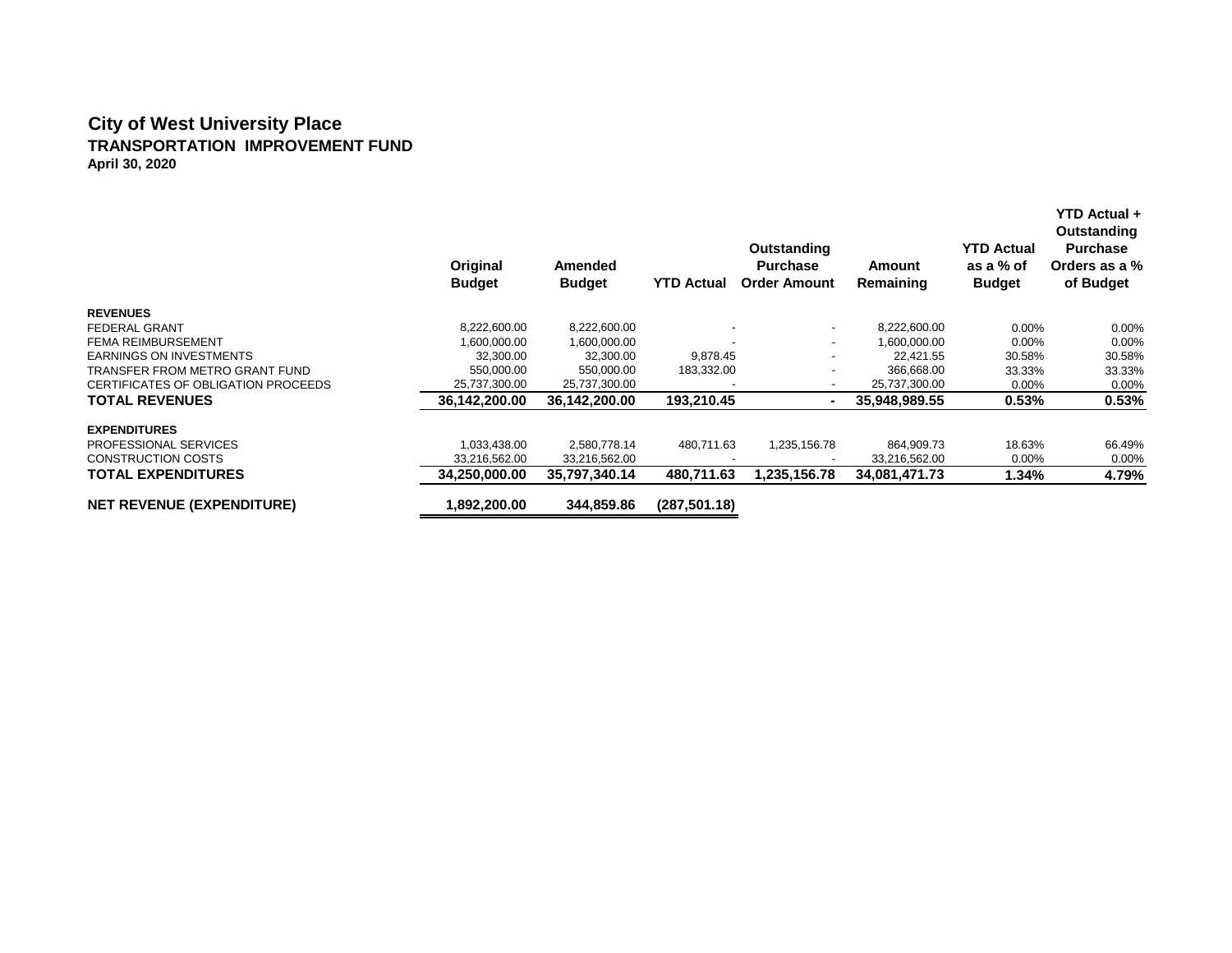#### **City of West University Place WATER & SEWER CAPITAL PROJECTS FUND April 30, 2020**

|                                  | Original<br><b>Budget</b> | Amended<br><b>Budget</b> | <b>YTD Actual</b> | Outstanding<br><b>Purchase</b><br><b>Order Amount</b> | Amount<br>Remaining | <b>YTD Actual</b><br>as a % of<br><b>Budget</b> | YTD Actual +<br>outstanding<br><b>Purchase</b><br>Orders as a %<br>of Budget |
|----------------------------------|---------------------------|--------------------------|-------------------|-------------------------------------------------------|---------------------|-------------------------------------------------|------------------------------------------------------------------------------|
| <b>REVENUES</b>                  |                           |                          |                   |                                                       |                     |                                                 |                                                                              |
| <b>EARNINGS ON INVESTMENTS</b>   | 21.100.00                 | 21.100.00                | 18.378.45         |                                                       | 2.721.55            | 87.10%                                          | 87.10%                                                                       |
| TRANSFER FROM WATER & SEWER FUND | 900.000.00                | 900,000.00               | 300,000.00        | $\overline{\phantom{0}}$                              | 600,000.00          | 33.33%                                          | 33.33%                                                                       |
| <b>TOTAL REVENUES</b>            | 921,100.00                | 921,100.00               | 318,378.45        | $\blacksquare$                                        | 602,721.55          | 34.57%                                          | 34.57%                                                                       |
| <b>EXPENDITURES</b>              |                           |                          |                   |                                                       |                     |                                                 |                                                                              |
| PROFESSIONAL SERVICES            | 365.000.00                | 422.742.68               | 18,506.56         | 57.292.60                                             | 346.943.52          | 4.38%                                           | 17.93%                                                                       |
| OTHER CONSTRUCTION COSTS         | 975,000.00                | 2,255,590.37             | 314,259.21        | 250,876.69                                            | 1,690,454.47        | 13.93%                                          | 25.05%                                                                       |
| <b>TOTAL EXPENDITURES</b>        | ,340,000.00               | 2,678,333.05             | 332,765.77        | 308.169.29                                            | 2,037,397.99        | 12.42%                                          | 23.93%                                                                       |
| <b>NET REVENUE (EXPENDITURE)</b> | (418,900.00)              | (1,757,233.05)           | (14, 387, 32)     |                                                       |                     |                                                 |                                                                              |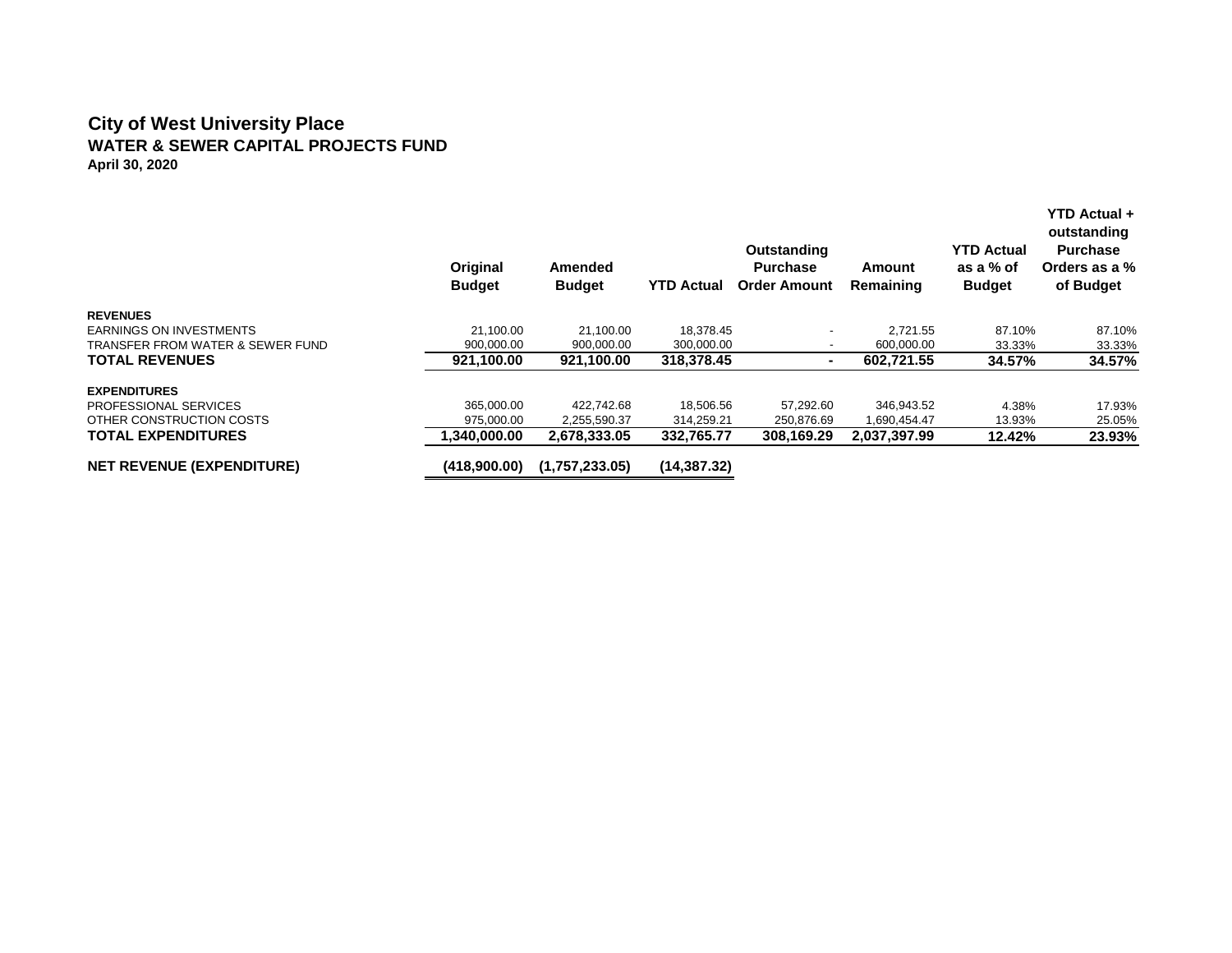### **City of West University Place SPECIAL REVENUE FUNDS April 30, 2020**

|                                                                                           | <b>Original Budget</b>   | Amended<br><b>Budget</b> | <b>YTD Actual</b>       | Outstanding<br><b>Purchase</b><br><b>Order Amount</b> | <b>Amount</b><br>Remaining | <b>YTD Actual</b><br>as a % of<br><b>Budget</b> | Outstanding<br><b>Purchase</b><br>Orders as a %<br>of Budget |
|-------------------------------------------------------------------------------------------|--------------------------|--------------------------|-------------------------|-------------------------------------------------------|----------------------------|-------------------------------------------------|--------------------------------------------------------------|
| <b>PARKS DONATIONS FUND</b><br><b>TOTAL REVENUES</b><br><b>TOTAL EXPENDITURES</b>         | 51,400.00<br>43.000.00   | 51,400.00<br>43.000.00   | 677.45<br>9,718.34      |                                                       | 50,722.55<br>33,281.66     | 1.32%<br>22.60%                                 | 1.32%<br>22.60%                                              |
| <b>NET REVENUE (EXPENDITURE)</b>                                                          | 8,400.00                 | 8,400.00                 | (9,040.89)              | $\blacksquare$                                        | 17,440.89                  | $-107.63%$                                      | $-107.63%$                                                   |
| <b>FRIENDS OF WEST U PARKS FUND</b><br><b>TOTAL REVENUES</b><br><b>TOTAL EXPENDITURES</b> | 478,000.00<br>478,000.00 | 478,000.00<br>478,000.00 | 179,660.40              | 18,891.42                                             | 478,000.00<br>279,448.18   | 0.00%<br>37.59%                                 | 0.00%<br>41.54%                                              |
| <b>NET REVENUE (EXPENDITURE)</b>                                                          | $\blacksquare$           | $\blacksquare$           | (179, 660.40)           | (18, 891.42)                                          | 198,551.82                 | $\blacksquare$                                  | $\sim$                                                       |
| <b>COURT TECHNOLOGY FUND</b><br><b>TOTAL REVENUES</b><br><b>TOTAL EXPENDITURES</b>        | 8,000.00<br>2,000.00     | 8.000.00<br>2,000.00     | 2,204.46                |                                                       | 5,795.54<br>2,000.00       | 27.56%<br>0.00%                                 | 27.56%<br>0.00%                                              |
| <b>NET REVENUE (EXPENDITURE)</b>                                                          | 6.000.00                 | 6.000.00                 | 2,204.46                | $\blacksquare$                                        | 3,795.54                   | 36.74%                                          | 36.74%                                                       |
| <b>TREE REPLACEMENT FUND</b><br><b>TOTAL REVENUES</b><br>TOTAL EXPENDITURES               | 34,600.00<br>50,000.00   | 34,600.00<br>50,000.00   | 17,596.81<br>7,829.76   | 1,470.24                                              | 17,003.19<br>40,700.00     | 50.86%<br>15.66%                                | 50.86%<br>18.60%                                             |
| <b>NET REVENUE (EXPENDITURE)</b>                                                          | (15,400.00)              | (15,400.00)              | 9,767.05                | (1,470.24)                                            | (23, 696.81)               | $-63.42%$                                       | $-53.88%$                                                    |
| <b>COURT BUILDING SECURITY FUND</b><br><b>TOTAL REVENUES</b><br><b>TOTAL EXPENDITURES</b> | 8,700.00<br>15,000.00    | 8,700.00<br>15,000.00    | 2,208.56<br>2,250.00    |                                                       | 6,491.44<br>12,750.00      | 25.39%<br>15.00%                                | 25.39%<br>15.00%                                             |
| <b>NET REVENUE (EXPENDITURE)</b>                                                          | (6,300.00)               | (6,300.00)               | (41.44)                 | $\blacksquare$                                        | (6, 258.56)                | 0.66%                                           | 0.66%                                                        |
| <b>METRO GENERAL MOBILITY FUND</b><br><b>TOTAL REVENUES</b><br>TOTAL EXPENDITURES         | 592,200.00<br>550,000.00 | 592,200.00<br>550,000.00 | 99,480.85<br>183,332.00 |                                                       | 492,719.15<br>366,668.00   | 16.80%<br>33.33%                                | 16.80%<br>33.33%                                             |
| <b>NET REVENUE (EXPENDITURE)</b>                                                          | 42,200.00                | 42,200.00                | (83, 851.15)            | $\blacksquare$                                        | 126,051.15                 | -198.70%                                        | -198.70%                                                     |

 **YTD Actual +**